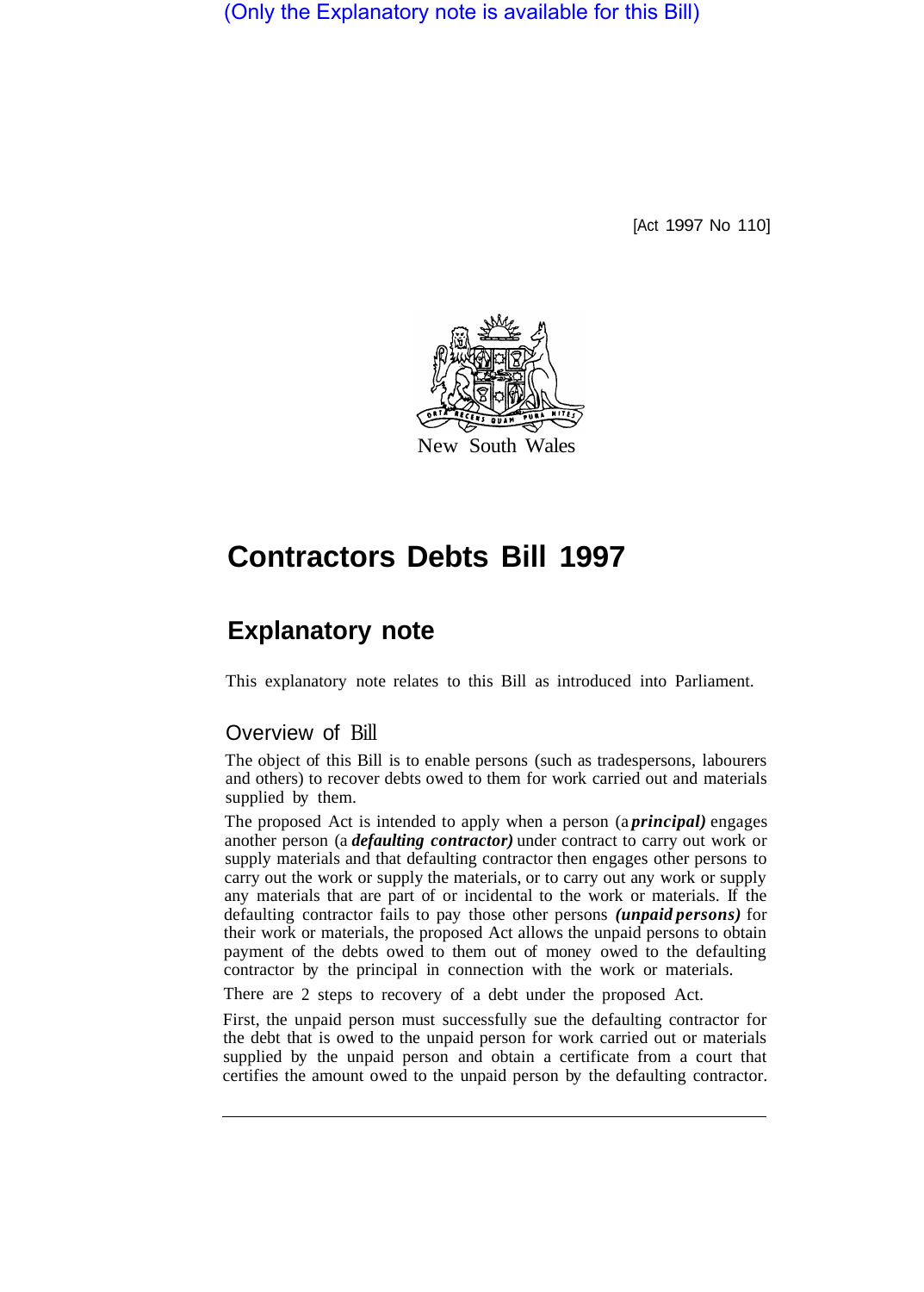Contractors Debts Bill 1997 [Act 1997 No 110]

Explanatory note

Second, the unpaid person must serve a notice of claim on the principal. Service of the notice effects an assignment to the unpaid person of the obligation of the principal under the contract to pay the defaulting contractor money that is payable to the defaulting contractor for or in respect of work carried out or materials supplied by the unpaid person. This means that the principal is obliged to pay the unpaid person the debt that is payable to the defaulting contractor under the contract until the debt owed to the unpaid person is discharged. If the principal fails to pay, the unpaid person can sue for and recover the money from the principal as if the debt owed to the defaulting contractor under the contract with the principal were owed directly to the unpaid person.

The Bill repeals and replaces the *Contractors' Debts Act 1897.* 

# Outline of provisions

### **Part 1 Preliminary**

**Clause 1** sets out the name (also called the short title) of the proposed Act.

**Clause 2** provides for the commencement of the proposed Act on a day or days to be appointed by proclamation.

**Clause 3** defines certain words and expressions used in the proposed Act.

**Clause 4** provides that notes do not form part of the proposed Act.

### **Part 2 Obtaining payment of debt**

**Clause 5** allows an unpaid person to obtain payment of a debt owed to the unpaid person for work or materials out of any money that is payable to the defaulting contractor by the principal in connection with that work or those materials.

**Clause 6** sets out the procedure for obtaining payment. The unpaid person must obtain a certificate in respect of the debt (see clause 7) and then serve a notice of claim on the principal.

**Clause 7** allows a court in which any proceedings are taken for the recovery of a debt owed to a person for work or materials to certify that the debt is owed to the person.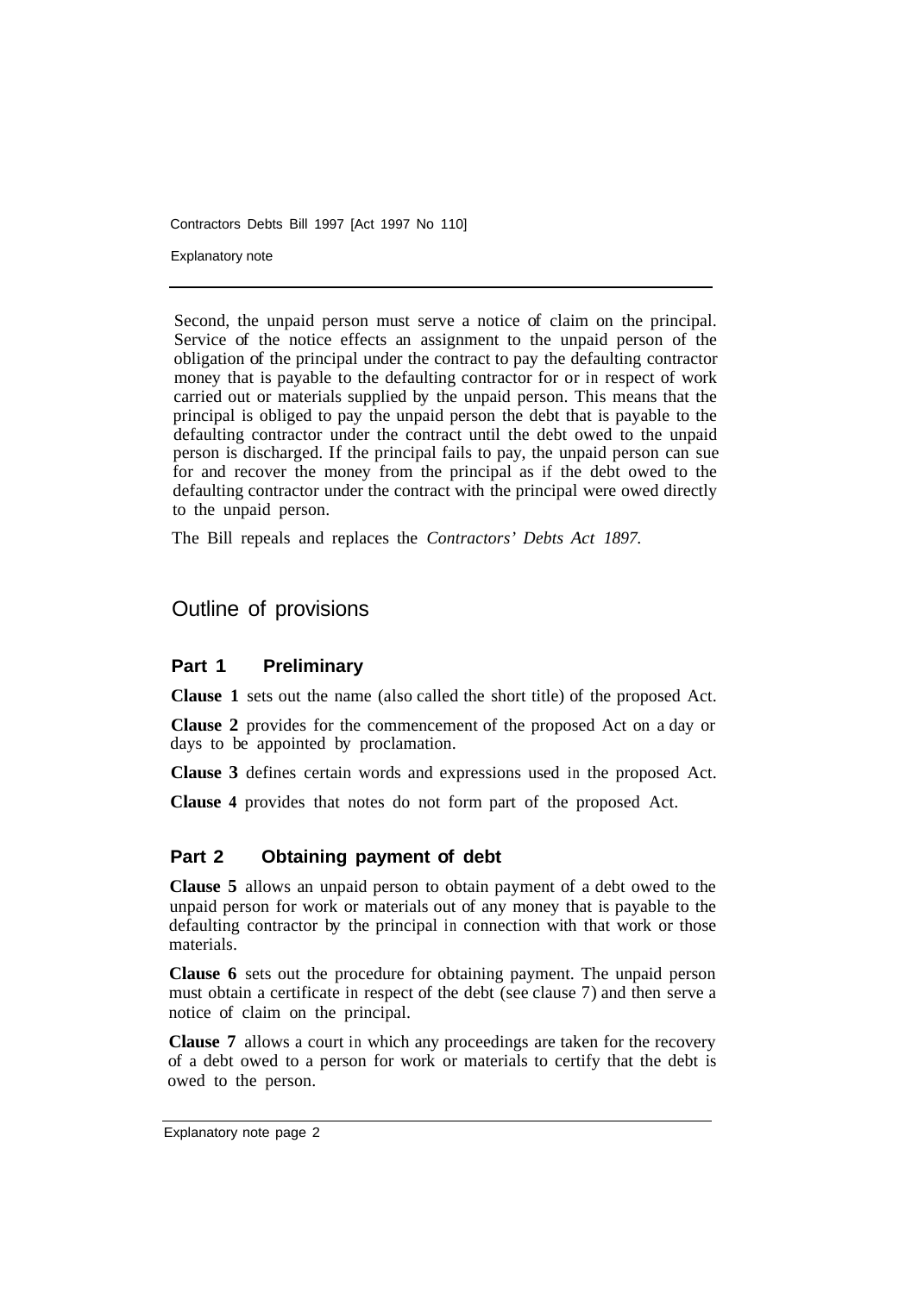Contractors Debts Bill 1997 [Act 1997 No 110]

Explanatory note

**Clause 8** provides that service of a notice of claim effects an assignment to the unpaid person of the obligation of the principal to pay the money owed to the defaulting contractor in connection with work carried out or materials supplied by the unpaid person. The assignment is limited to the amount certified in the debt certificate.

**Clause 9** requires a principal who is served with a notice of claim to pay the debt owed to the unpaid person by the defaulting contractor out of the money that the principal owes to the defaulting contractor.

**Clause 10** provides for priority of assignments under the proposed Act.

**Clause l1** allows the unpaid person to sue for and recover from the principal the debt assigned to the unpaid person under the Act.

**Clause 12** provides that an assignment ceases to operate when the debt owed to an unpaid person is discharged or the judgment or order pursuant to which the debt certificate is issued is set aside.

**Clause 13** requires an unpaid person to give a discharge notice to a person who makes a payment in discharge of the debt owed to the unpaid person.

### **Part 3 General**

**Clause 14** allows a court in which proceedings are commenced by an unpaid person for the recovery of a debt owed to the unpaid person for work carried out or materials supplied by the unpaid person to make an attachment order against any other person from whom the unpaid person may be able to recover the debt under the proposed Act. Such an order requires the principal to refrain from paying the defaulting contractor until the proceedings are finalised.

**Clause 15** requires a defaulting contractor who owes a person money for work carried out or materials supplied by the person to give the person information concerning any person from whom the person may be able to recover the debt under the proposed Act. The provision of false or misleading information will be an offence.

**Clause 16** allows an unpaid person to seek payment of a debt from other persons. For example, if a person engages another person (a contractor) to carry out work or supply materials and the contractor then engages another person (a subcontractor) to carry out the work or supply the materials, a person engaged by the subcontractor can recover money owed to the person by the subcontractor in accordance with the proposed Act from the contractor. If the contractor fails to pay, this section allows the unpaid person to then seek payment from the person who engaged the contractor.